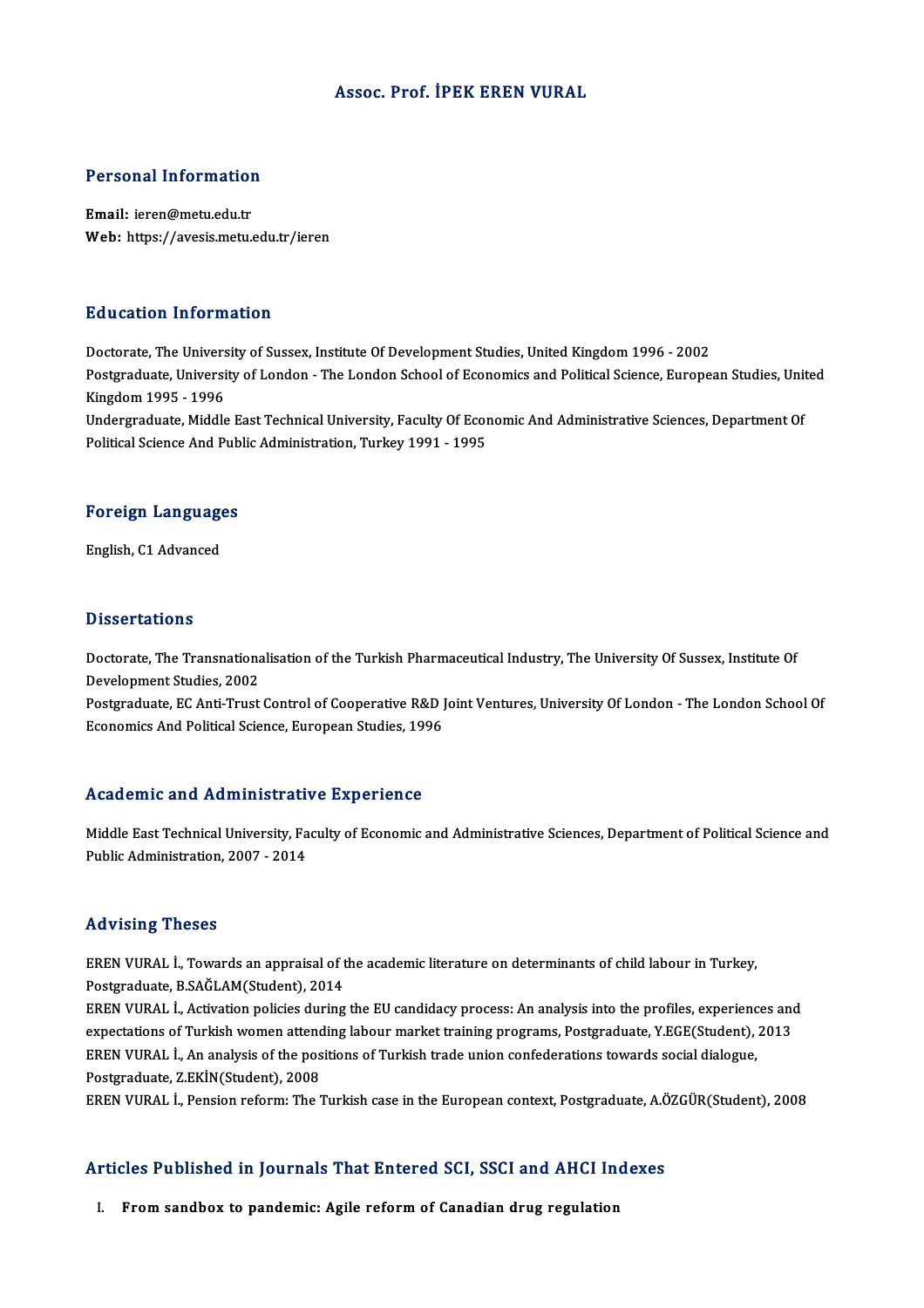Eren Vural İ., Herder M., Graham J. E.

Eren Vural İ., Herder M., Graham J. E.<br>Health Policy, vol.125, no.9, pp.1115-1120, 2021 (Journal Indexed in SCI Expanded)<br>Transpanancy too little, too late? Why and how Health Canada should mak

- II. Transparency too little, too late? Why and how Health Canada should make clinical data and regulatory decision-making open to scrutiny in the face of COVID-19 Health Policy, vol.125, no.9, pp.1115-1120, 2021 (Journal Indexed in SCI Expandenced in SCI Expandenced in SCI<br>Transparency too little, too late? Why and how Health Canada should<br>regulatory decision-making open to scrutiny Transparency too little, too late? Why and how Health Canada should make clinical d<br>regulatory decision-making open to scrutiny in the face of COVID-19<br>Edmonds S., Macgregor A., Doll A., Vural İ., Graham J., Fierlbeck K., regulatory decision-making open to scrutiny in the face of COVID-19<br>Edmonds S., Macgregor A., Doll A., Vural İ., Graham J., Fierlbeck K., Lexchin J., Doshi P., He<br>Journal of Law and the Biosciences, vol.7, no.1, 2020 (Jour Edmonds S., Macgregor A., Doll A., Vural İ., Graham J., Fierlbeck K., Lexchin J., Doshi P., Herder M.<br>Journal of Law and the Biosciences, vol.7, no.1, 2020 (Journal Indexed in SCI Expanded)<br>III. Financialisation in health
- **Journal of Law<br>Financialisati<br>EREN VURAL İ.<br>SOCIAL SCIENC** Financialisation in health care: An analysis of private equity fund investr<br>EREN VURAL İ.<br>SOCIAL SCIENCE & MEDICINE, vol.187, pp.276-286, 2017 (Journal Indexed in SCI)<br>Demestis senteurs of slebel regulation: Understanding

EREN VURAL İ.<br>SOCIAL SCIENCE & MEDICINE, vol.187, pp.276-286, 2017 (Journal Indexed in SCI)<br>IV. Domestic contours of global regulation: Understanding the policy changes on pharmaceutical<br>natants in India and Turkey. SOCIAL SCIENCE & MEDICINE, v<br>Domestic contours of global<br>patents in India and Turkey<br>Eren Vural i Domestic conditional<br>Extents in I.<br>Extinue of Inte

patents in India and Turkey<br>Eren-Vural İ.<br>Review of International Political Economy, vol.14, no.1, pp.105-142, 2007 (Journal Indexed in SSCI)

## Articles Published in Other Journals

- Tricles Published in Other Journals<br>I. Comparative Perspective on Financial System in the EU, Country Report on Turkey<br>TOPAL YU MAZ A, VALMAN O.C. BEDIPHANOČLU TOKER R. EREN VURAL L. CÖMERT H. Den TOPAL YILMAZA., YORTU YORI HAND<br>Comparative Perspective on Financial System in the EU, Country Report on Turkey<br>TOPAL YILMAZ A., YALMAN O. G. , BEDİRHANOĞLU TOKER P., EREN VURAL İ., CÖMERT H., Demizöz D., Erdem N., Comparative Perspective on Final<br>TOPAL YILMAZ A., YALMAN O. G. , BEI<br>güngen A. R. , Marois T., Türel o., et al.<br>Econnaners 2012 (Non Befreed Journ TOPAL YILMAZ A., YALMAN O. G. , BEDİRH<br>güngen A. R. , Marois T., Türel o., et al.<br>Econpapers, 2012 (Non-Refreed Journal)<br>A Bolitical Economy of the recent Che güngen A. R. , Marois T., Türel o., et al.<br>Econpapers, 2012 (Non-Refreed Journal)<br>II. A Political Economy of the recent Changes in the Pharmaceutical Patent Policies across the<br>Developing World and Turkey
- Econpapers, 2012 (Non-Refreed Jo<br>A Political Economy of the reco<br>Developing World and Turkey<br>EPEN VURAL İ A Political Ecc<br>Developing W<br>EREN VURAL İ.<br>METU Studios i Developing World and Turkey<br>EREN VURAL İ.<br>METU Studies in Development, vol.34, no.2, pp.337-385, 2007 (Other Refereed National Journals) EREN VURAL İ.<br>METU Studies in Development, vol.34, n<br>III. Refah Devleti ve Sosyal Politikalar<br>EPEN VURAL İ
- METU Studies i<mark>.</mark><br>Refah Devleti<br>EREN VURAL İ.<br>Tonlum ve Heli

EREN VURAL İ.<br>Toplum ve Hekim, vol.20, no.1, pp.20-27, 2005 (Other Refereed National Journals)

- EREN VURAL İ.<br>Toplum ve Hekim, vol.20, no.1, pp.20-27, 2005 (Other Refereed National Journals)<br>IV. Gelişmekte olan ülkeler ve Türkiye de İlaç Ürünlerine Yönelik Fikri Mülkiyet Rejimi Değişikliklerinin<br>Siyasal İltisadı Toplum ve Hekim<br>Gelişmekte olar<br>Siyasal İktisadı<br>EREN VURALİ Gelişmekte ol:<br>Siyasal İktisad<br>EREN VURAL İ.<br>Tonlum ve Heli Siyasal İktisadı<br>EREN VURAL İ.<br>Toplum ve Hekim, vol.19, no.5, pp.383-393, 2004 (Other Refereed National Journals)
	-

### Books&Book Chapters

ooks & Book Chapters<br>I. Restricted but significant:Financialisation of Households and Retail Banking Activities in Turkey<br>RREN VURAL İ EREN VURAL İ.<br>EREN VURAL İ.<br>İ. The Political Restricted but significant:Financialisation of Households and Retail Banking Activities in Turi<br>EREN VURAL İ.<br>in: The Political Economy of Financial Transformation in Turkey, G, Yalman, T. Marois, A.R.Gungen, Editor,<br>Poutl

EREN VURAL İ.<br>in: The Political Economy of Financia<br>Routledge, OXON, pp.269-290, 2018<br>Politics, Beforms, and Begylation

in: The Political Economy of Financial Transformation in Turkey, G, Yalman, T. Marois, A.R.Gungen, Editor,<br>Routledge, OXON, pp.269-290, 2018<br>II. Politics, Reforms, and Regulation of Pharma Prices and Expenditures in Turkey Routledge, OXO<br>Politics, Refor<br>EREN VURAL İ. Politics, Reforms, and Regulation of Pharma Prices and Expenditures in Turkey over the 2000s.<br>EREN VURAL İ.<br>in: Pharmaceutical Prices in the 21st Century, Z.-U.-D. Babar, Editor, Springer International Publishing, pp.267-2

EREN<br>in: Pha<br>2015<br>ilos S In: Pharmaceutical Prices in the 21st Century, Z.-U.-D. Babar, Editor, Springer International Publishing, pp.267-2<br>2015<br>III. İlaç Sanayiinde Fikri Mülkiyet Hakları Rejimi ile İlgili Mücadeleler ve Devletin Uluslararasıl

2015<br>III. İlaç Sanayiinde Fikri Mülkiyet Hakları Rejimi ile İlgili Mücadeleler ve Devletin Uluslararasılaşması<br>EREN VURAL İ. İlaç Sanayiinde Fikri Mülkiyet Hakları Rejimi ile İlgili Mücadeleler ve Devletin Uluslararasılaşması<br>EREN VURAL İ.<br>in: Türkiye de Sağlık Siyaset ve Piyasa, Gülbiye Yenimahalleli Yaşar, Asuman Göksel, Ömür Birler, Editor, N

EREN VURAL İ.<br>in: Türkiye de Sağlık Siyase<br>Ankara, pp.125-172, 2015<br>Nealibaraliam, Intallastı in: Türkiye de Sağlık Siyaset ve Piyasa, Gülbiye Yenimahalleli Yaşar, Asuman Göksel, Ömür Birler, Editor, Nota Be<br>Ankara, pp.125-172, 2015<br>IV. Neoliberalism, Intellectual Property Rights and the Turkish Pharmaceutical

Ankara, pp.125<br><mark>Neoliberalism</mark><br>EREN VURAL İ.<br>in: The Now Pol Neoliberalism, Intellectual Property Rights and the Turkish Pharmaceutical Industry in the 2000<br>EREN VURAL İ.<br>in: The New Political Economy of Pharmaceuticals Production Innovation and TRIPS in the Global South, Hans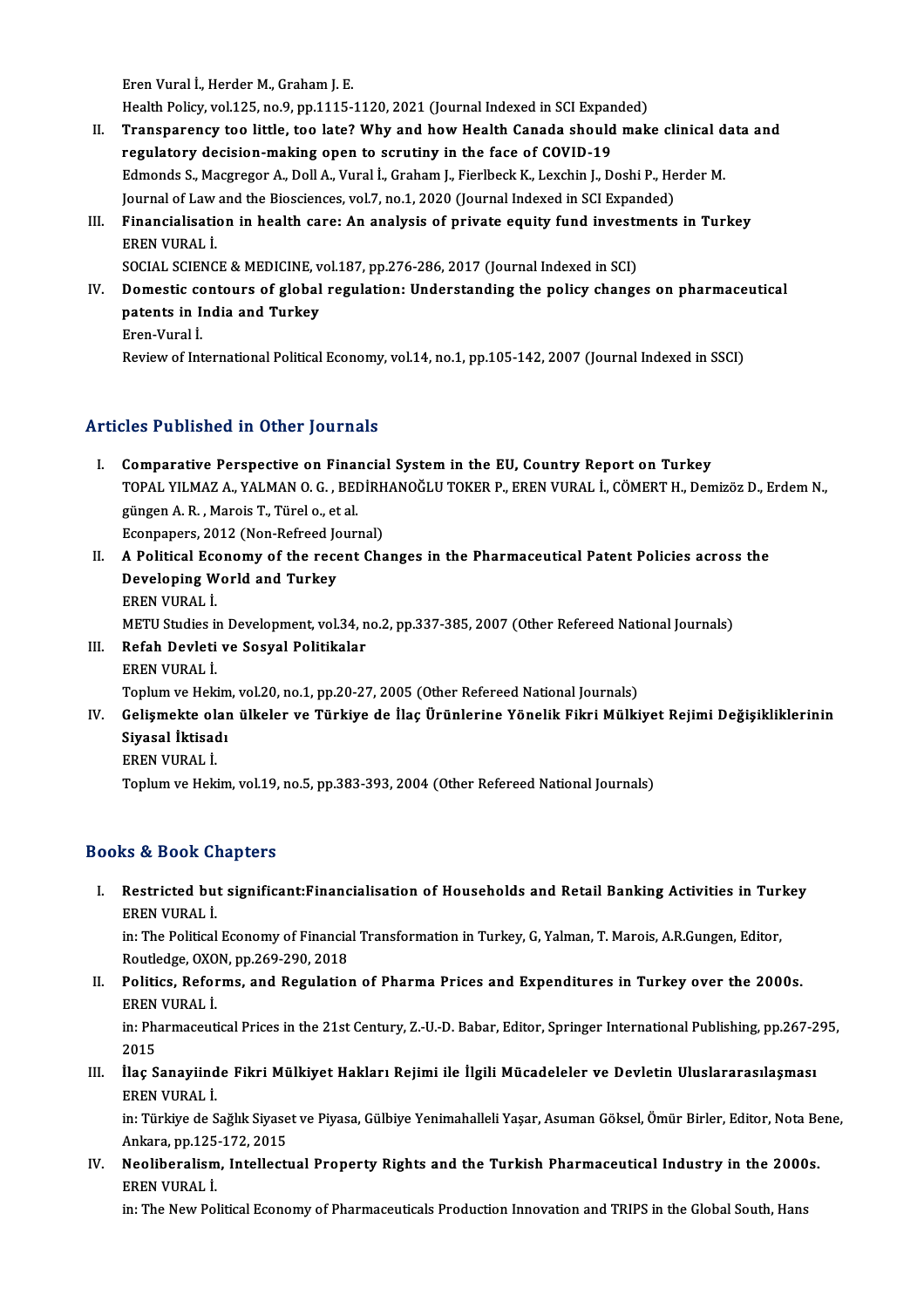Löfgren and Owain David Williams, Editor, Palgrave Macmillan, HAMPSHIRE, pp.221-245, 2013<br>Converging Europe: Transformation of Social Boliau in the Enlarged Europeen Unior

Löfgren and Owain David Williams, Editor, Palgrave Macmillan, HAMPSHIRE, pp.221-245, 2013<br>V. Converging Europe: Transformation of Social Policy in the Enlarged European Union and in Turkey.<br>EREN VURAL İ Löfgren and Ov<br>Converging E<br>EREN VURAL İ.<br>ASUCATE SUPI Converging Europe: Tr<br>EREN VURAL İ.<br>ASHGATE, SURREY, 2011<br>Lisbon Strategy and Se

EREN VURAL İ.<br>ASHGATE, SURREY, 2011<br>VI. Lisbon Strategy and Social Policy in the Enlarged European Union and in Turkey<br>FREN VURAL İ ASHGATE, SURI<br>Lisbon Strate,<br>EREN VURAL İ. Lisbon Strategy and Social Policy in the Enlarged European Union and in Turkey<br>EREN VURAL İ.<br>in: Converging Europe: Transformation of Social Policy in the Enlarged European Union and in Turkey, Ipek Eren<br>Vural Editor, ASHC

EREN VURAL İ.<br>in: Converging Europe: Transformation of Social<br>Vural, Editor, ASHGATE, SURREY, pp.1-28, 2011<br>Social Outsomes of the Lisbon Stratosu and Vural, Editor, ASHGATE, SURREY, pp.1-28, 2011

- VII. Social Outcomes of the Lisbon Strategy and Beyond<br>EREN VURAL İ. Social Outcomes of the Lisbon Strategy and Beyond<br>EREN VURAL İ.<br>in: Converging Europe: Transformation of Social Policy in the Enlarged European Union and in Turkey., Eren Vural<br>JRAK Editor, ASHCATE, SURREY, PR.249, 261, 20 EREN VURAL İ.<br>in: Converging Europe: Transformation of Social Pol<br>, Ipek, Editor, ASHGATE, SURREY, pp.249-261, 2011<br>Siyasal İstikrarın Barlamantar Kökaplari:İnsilt in: Converging Europe: Transformation of Social Policy in the Enlarged European<br>I. J. J. J. Pek, Editor, ASHGATE, SURREY, pp.249-261, 2011<br>VIII. Siyasal İstikrarın Parlementer Kökenleri:İngiltere Üzerine bir Derleme
- , Ipek, Editor, ASHGATE, SURREY, pp.249-261, 2011<br>Siyasal İstikrarın Parlementer Kökenleri:İngiltere Üzerine bir Derleme<br>EREN VURAL İ. Siyasal İstikrarın Parlementer Kökenleri:İngiltere Üzerine bir Derleme<br>EREN VURAL İ.<br>in: Başkanlık Sistemi ve Türkiye Ülkeler Deneyimler ve Karşılaştırmalı Analiz, İhsan Kamalak, Editor, SODEV<br>Yavinlari Kalkeden, İstanbul, EREN VURAL İ.<br>in: Başkanlık Sistemi ve Türkiye Ülkeler Deney<br>Yayinlari, Kalkedon, İstanbul, pp.21-54, 2007

# Yayinlari, Kalkedon, İstanbul, pp.21-54, 2007<br>Refereed Congress / Symposium Publications in Proceedings

efereed Congress / Symposium Publications in Proceedings<br>I. Financialisation and Private Equity Fund Investments in the Turkish Healthcare System<br>EREN VURAL İ Feed congre<br>Financialisation<br>EREN VURAL İ.<br>7th Annual Con Financialisation and Private Equity Fund Investments in the Turkish Healthcare System<br>EREN VURAL İ.<br>7th Annual Conference of the International Initiative for the Promotion of Political Economy, Lizbon, Portugal, 7 -<br>00 Sen

EREN VURAL İ.<br>7th Annual Conferen<br>09 September 2016<br>Neoliberalizm Eily Tth Annual Conference of the International Initiative for the Promotion of Politic:<br>09 September 2016<br>II. Neoliberalizm Fikri Mülkiyet Hakları ve2000 liyıllarda Türk İlaç Sanayii<br>EREN VURAL İ

09 September 2<br><mark>Neoliberalizm</mark><br>EREN VURAL İ.<br>12 Sesvel Bilim Neoliberalizm Fikri Mülkiyet Hakları ve2000 liyıllarda Türk İ<br>EREN VURAL İ.<br>13. Sosyal Bilimler Kongresi, Ankara, Turkey, 4 - 06 December 2013<br>A Political Feonomy of the resent Changes in the Pharmaseu. EREN VURAL İ.<br>13. Sosyal Bilimler Kongresi, Ankara, Turkey, 4 - 06 December 2013<br>III. A Political Economy of the recent Changes in the Pharmaceutical Patent Policies across the

13. Sosyal Bilimler Kongresi, Ankara, Turkey, 4 - 06 December 2013<br>A Political Economy of the recent Changes in the Pharmaceu<br>Developing World and Turkey<br>EREN VURAL İ. Developing World and Turkey Developing World and Turkey<br>EREN VURAL İ.<br>British Political Studies Association 54th Annual Conference, LINCOLN, England, 5 - 08 April 2004<br>Clabalisation and Polisy Change

- IV. Globalisation and Policy Change British Political<br>Globalisation<br>EREN VURAL İ.<br>Polisy and Polit
	-

Globalisation and Policy Change<br>EREN VURAL İ.<br>Policy and Politics International Conference, Policy and Politics in a Globalised World, Bristol, England, 24 - 26 July EREN<br>Policy<br>2003<br>Carld Policy and Politics International Conference, Policy and Politics in a Globalised World, Bristol, England, 24 - 26 J<br>2003<br>V. Could Corporatist Associations become Effective Channels of Interest Representation The Case of<br>T

2003<br>Could Corporatist Associations become Ef!<br>Turkish Union of Chamber of Pharmacists<br>FREN VURAL İ Could Corpor<br>Turkish Unior<br>EREN VURAL İ.<br>Middle Fest Stu Turkish Union of Chamber of Pharmacists<br>EREN VURAL İ.<br>Middle East Studies Association of North America 35th Annual Meeting, San-Francisco, Costa Rica, 17 - 21<br>Navamber 2001

EREN VURAL İ.<br>Middle East Studi<br>November 2001

# November 2001<br>Expert Reports

I. Comparative Perspective on Financial Systemin the EU Country Report on Turkey YAL NOPOTES<br>Comparative Perspective on Financial System in the EU Country Report on Turkey<br>YALMAN O. G. , TOPAL YILMAZ A., BEDİRHANOĞLU TOKER P., CÖMERT H., EREN VURAL İ., EROL I., ERDEM N.,<br>REMİRÖZ B. GÜNCEN A. B., YELDAN Comparative Perspective on Financial Syst<br>YALMAN O.G. , TOPAL YILMAZ A., BEDİRHANOĞ<br>DEMİRÖZ D., GÜNGEN A.R. , YELDAN A.E. , et al.<br>2016 YALM<br>DEMİI<br>2016